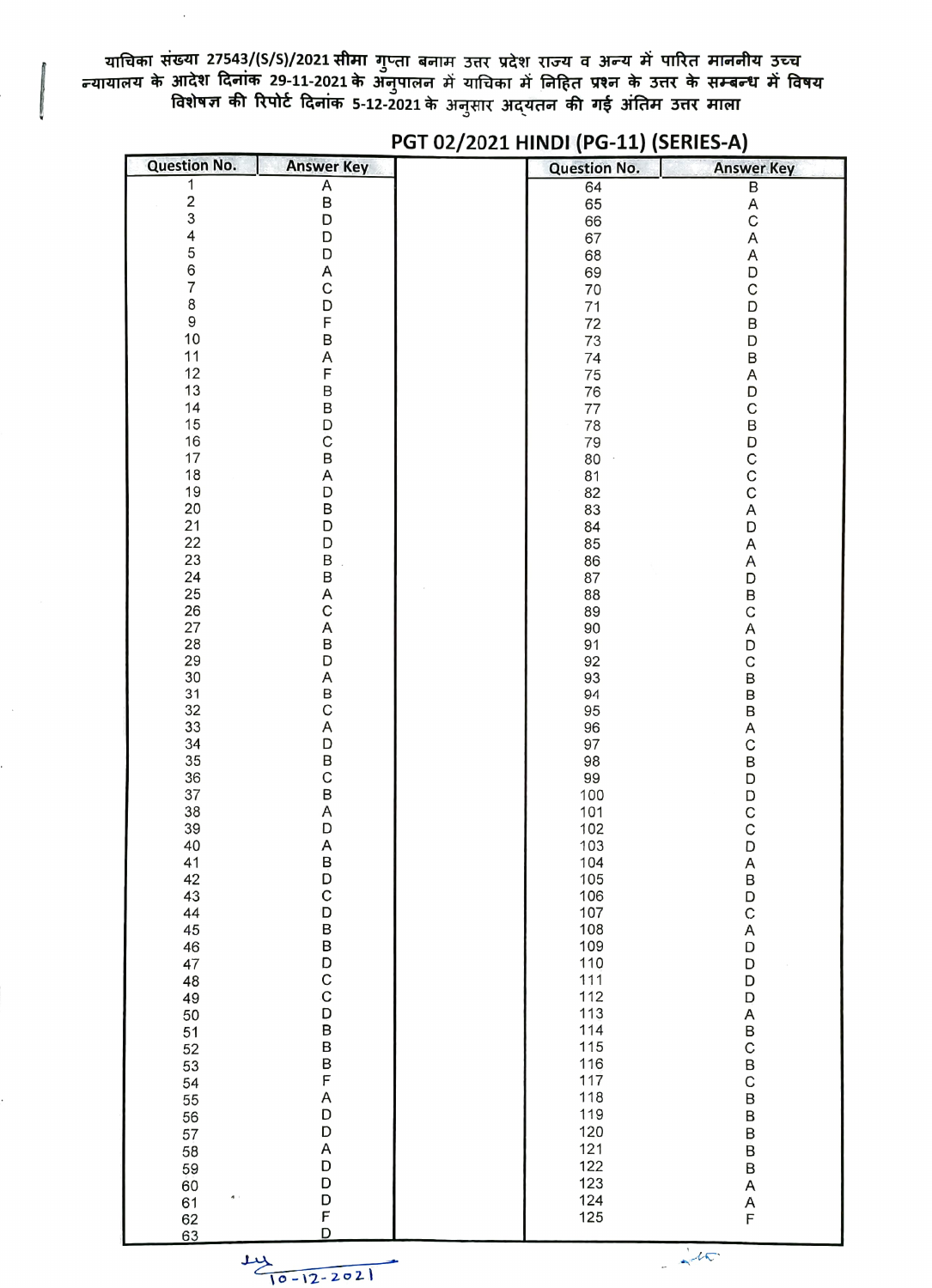्याचिका संख्या 27543/(S/S)/2021 सीमा गुप्ता बनाम उत्तर प्रदेश राज्य व अन्य में पारित माननीय उच्च न्यायालय<br>के आदेश दिनांक 29-11-2021 के अनुपालन में याचिका में निहित प्रश्न के उत्तर के सम्बन्ध में विषय विशेषज्ञ की<br>रिपोर्ट द

| <b>Question No.</b>                   | <b>Answer Key</b>   | <b>Question No.</b> | <b>Answer Key</b> |
|---------------------------------------|---------------------|---------------------|-------------------|
| 1                                     | $\overline{A}$<br>B | 64                  | Α                 |
| 234567                                |                     | 65                  | B                 |
|                                       | D                   | 66                  | B                 |
|                                       | Α                   | 67                  | B                 |
|                                       | B                   | 68                  | D                 |
|                                       | D                   | 69                  | D                 |
|                                       | Α                   | 70                  | A                 |
| $\begin{array}{c} 8 \\ 9 \end{array}$ | D                   | 71                  | C                 |
|                                       | D                   | 72                  | D                 |
| $10$                                  | A                   | 73                  | D                 |
| 11                                    | $\sf B$             | 74                  | B                 |
| 12                                    | B                   | 75                  | Α                 |
| 13                                    | C                   | 76                  | A                 |
| 14                                    | D                   | 77                  | D                 |
| 15                                    | C                   | 78                  | Α                 |
| 16                                    | Α                   | 79                  | D                 |
| 17                                    | F                   | 80                  | Α                 |
| 18                                    | Α                   | 81                  | A                 |
| 19                                    | D                   | 82                  | B                 |
| 20                                    | F                   | 83                  |                   |
| 21                                    | B                   | 84                  | B<br>C<br>C       |
| 22                                    | D                   | 85                  |                   |
| 23                                    | F                   | 86                  | D                 |
| 24                                    | Α                   | 87                  | B                 |
| 25                                    | A                   | 88                  |                   |
| 26                                    | A                   | 89                  |                   |
| 27                                    | Α                   | 90                  | B<br>F<br>C<br>C  |
| 28                                    | B                   | 91                  |                   |
| 29                                    | B                   | 92                  | D                 |
| 30                                    | D                   | 93                  | B<br>C            |
| 31                                    | B                   | 94                  |                   |
| 32                                    | D                   | 95                  | D                 |
| 33<br>34                              | C<br>C<br>C         | 96                  | B                 |
| 35                                    |                     | 97                  | C                 |
| 36                                    |                     | 98                  | D                 |
| 37                                    | A<br>C              | 99                  | B                 |
| 38                                    |                     | 100                 | A                 |
| 39                                    | Α<br>D              | 101                 | C                 |
| 40                                    | $\mathsf{C}$        | 102                 | D                 |
| 41                                    | B                   | 103                 | C                 |
| 42                                    |                     | 104                 | D<br>F<br>A       |
| 43                                    |                     | 105                 |                   |
| 44                                    |                     | 106<br>107          |                   |
| 45                                    | C<br>A<br>D<br>C    | 108                 | B                 |
| 46                                    | B                   | 109                 | B                 |
| 47                                    |                     | 110                 | A                 |
| 48                                    | B<br>B              | 111                 | D<br>C            |
| 49                                    | D                   | 112                 |                   |
| 50                                    | D                   | 113                 | D                 |
| 51                                    | D                   | 114                 | A                 |
| 52                                    |                     | 115                 | B<br>A<br>C       |
| 53                                    | B<br>D<br>D         | 116                 |                   |
| 54                                    |                     | 117                 | B                 |
| 55                                    | A                   | 118                 | D                 |
| 56                                    | D                   | 119                 | D                 |
| 57                                    | B                   | 120                 | B                 |
| 58                                    | D                   | 121                 | D                 |
| 59                                    | D                   | 122                 | B                 |
| 60                                    | D                   | 123                 | B                 |
| 61                                    |                     | 124                 |                   |
| 62                                    | B<br>D<br>C         | 125                 | B<br>C            |
| 63                                    |                     |                     |                   |

## PGT 02/2021 HINDI (PG-11) (SERIES-B)

 $\frac{14}{10-12-2021}$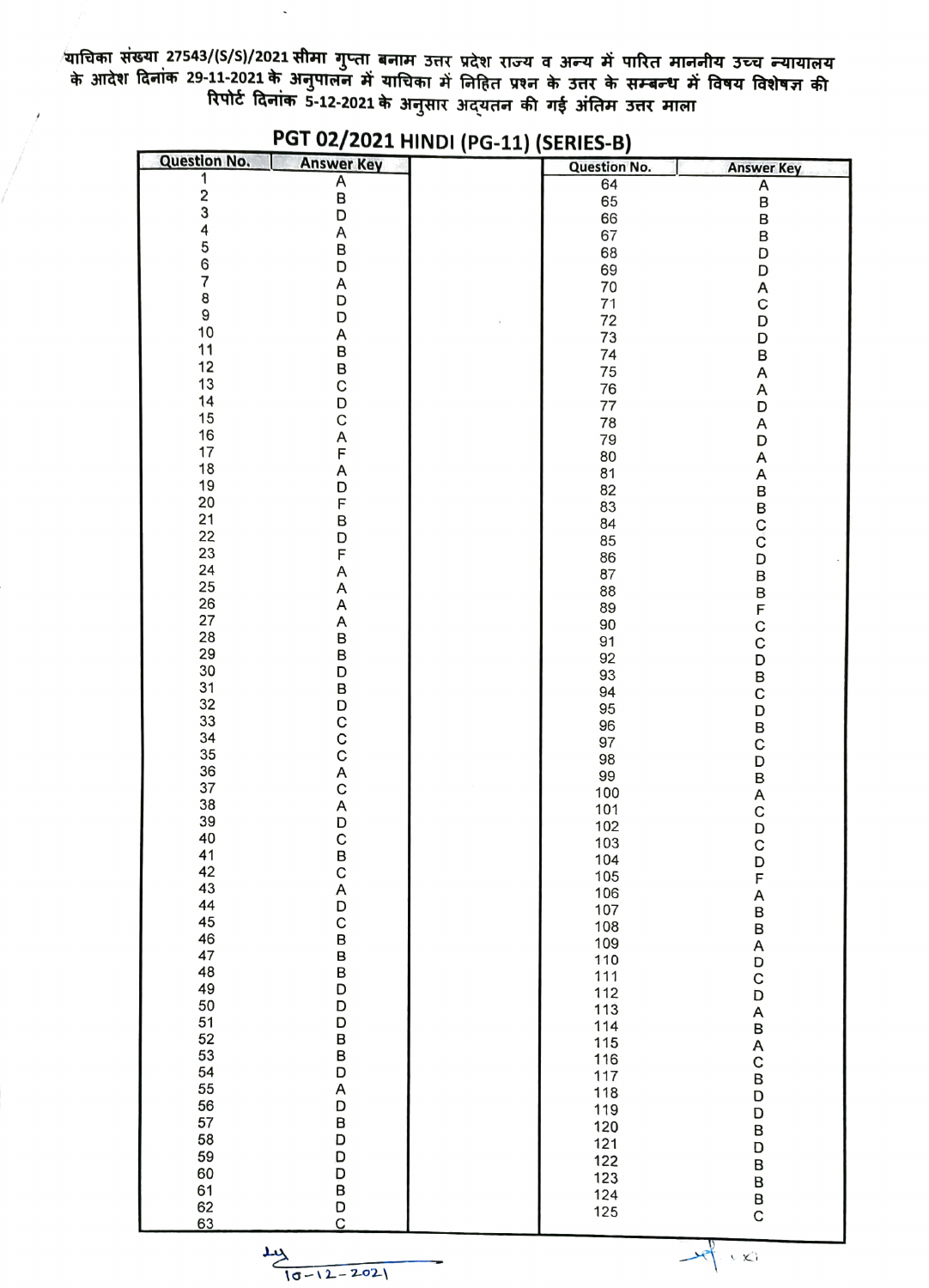याचिका संख्या 27543/(S/S)/2021 सीमा गुप्ता बनाम उत्तर प्रदेश राज्य व अन्य में पारित माननीय उच्च न्यायालय<br>के आदेश दिनांक 29-11-2021 के अनुपालन में याचिका में निहित प्रश्न के उत्तर के सम्बन्ध में विषय विशेषज्ञ की<br>रिपोर्ट दि

| <b>Question No.</b>                        | <b>Answer Key</b>     | <b>Question No.</b> | <b>Answer Key</b>     |
|--------------------------------------------|-----------------------|---------------------|-----------------------|
|                                            | $\overline{B}$        | 64                  | CBAB                  |
| $\begin{array}{c} 1 \\ 2 \\ 3 \end{array}$ | D                     | 65                  |                       |
|                                            | A                     | 66                  |                       |
| 4                                          | D                     | 67                  |                       |
| 5<br>6<br>7                                | B<br>B                | 68<br>69            | B<br>B                |
|                                            |                       | 70                  | F                     |
| 8                                          | A<br>Α                | 71                  |                       |
| 9                                          | $\sf B$               | 72                  | B<br>B<br>B<br>B<br>C |
| 10                                         |                       | 73                  |                       |
| 11                                         | A<br>C                | 74                  |                       |
| 12                                         | $\overline{B}$        | 75                  | D                     |
| 13                                         |                       | 76                  | D                     |
| 14                                         | D                     | $77 \,$             | B<br>A<br>C           |
| 15                                         | $\mathsf C$           | 78                  |                       |
| 16                                         | D                     | 79<br>80            |                       |
| 17                                         | A<br>C                | 81                  | A<br>B<br>D           |
| 18<br>19                                   |                       | 82                  |                       |
| 20                                         |                       | 83                  | D                     |
| 21                                         | <b>DACCCBBDC</b>      |                     | D                     |
| 22                                         |                       | 84<br>85            | A                     |
| 23                                         |                       | 86                  | D                     |
| 24                                         |                       | 87                  |                       |
| 25                                         |                       | 88                  |                       |
| 26                                         |                       | 89<br>90            |                       |
| 27                                         |                       | 91                  | <b>DCBCDDDFAAD</b>    |
| 28<br>29                                   | <b>ABACBDDA</b>       | 92                  |                       |
| 30                                         |                       | 93                  |                       |
| 31                                         |                       | 94                  |                       |
| 32                                         |                       | 95                  |                       |
| 33                                         |                       | 96                  |                       |
| 34                                         |                       | 97                  |                       |
| 35                                         |                       | 98<br>99            | ADDBDCC               |
| 36                                         | D                     | 100                 |                       |
| 37<br>38                                   | B<br>D<br>D<br>D<br>D | 101                 |                       |
|                                            |                       |                     |                       |
| 39<br>40                                   |                       | 102<br>103          |                       |
| 41                                         | $\mathsf{C}$          | 104                 |                       |
| 42                                         |                       | 105                 | D<br>D                |
| 43                                         |                       | 106                 |                       |
| 44                                         |                       | 107<br>108          | D                     |
| 45                                         |                       | 109                 | A<br>A                |
| 46<br>47                                   | BDBBABD               | 110                 | Ď                     |
| 48                                         |                       | 111                 | $\overline{D}$        |
| 49                                         |                       | 112                 | A                     |
| 50                                         | A                     | 113                 |                       |
| 51                                         |                       | 114                 | <b>BBFDCCCA</b>       |
| 52                                         | A<br>A<br>B<br>B      | 115                 |                       |
| 53                                         |                       | 116                 |                       |
| 54                                         |                       | 117                 |                       |
| 55                                         |                       | 118<br>119          |                       |
| 56                                         |                       | 120                 |                       |
| 57<br>58                                   |                       | 121                 | B                     |
| 59                                         |                       | 122                 | D                     |
| 60                                         |                       | 123                 | В                     |
| 61                                         |                       | 124                 |                       |
| 62                                         | <b>DCFCDBBA</b>       | 125                 | C<br>A                |
| 63                                         |                       |                     |                       |

## PGT 02/2021 HINDI (PG-11) (SERIES-C)

 $\frac{14}{10-12-202}$ 

 $-6$